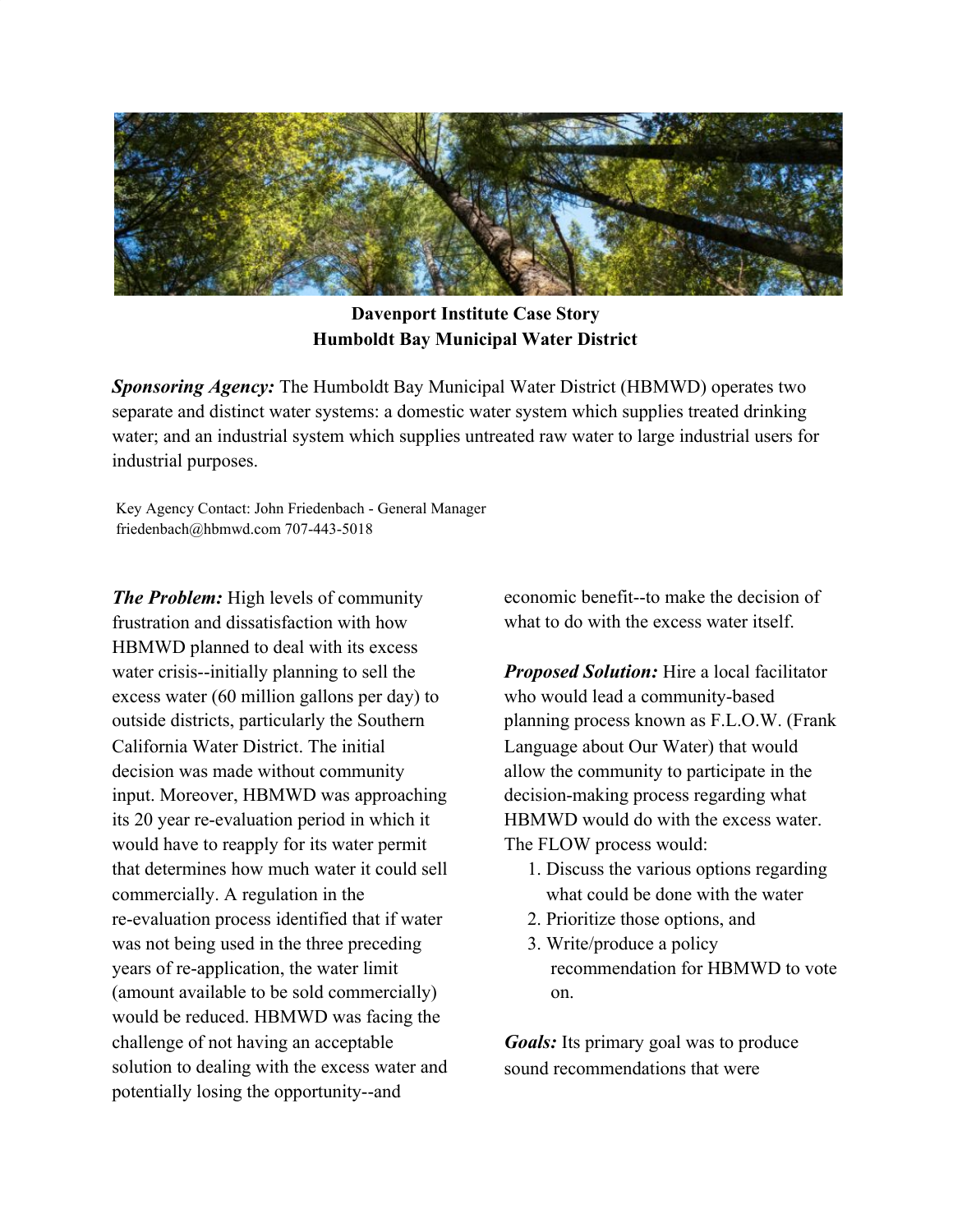understood and supported by the community. In addition:

- To provide the community with an understanding of the key challenges and opportunities facing the District and its customers (i.e., the community)
- To enable Board members to understand the community's priorities regarding the Mad River and use of its water
- To strengthen the District's position to maintain control of its water resource
- To position the Board so it can make decisions that benefit the community, and
- To develop a stronger and more trusting relationship between the district Board and the community

*The Process:* HBMWD created a public engagement process that was:

 **● Participatory.** The process engaged a broad spectrum of people, especially those who could be impacted by the Board's decisions, in meaningful ways through a variety of methods including face-to-face meetings in various locations and online vehicles.

● **Open and fair.** The community understood the decision-making process and their role in it. They understood the issues and were committed to participating in the planning process.

● **Efficient and time bound.** Participants saw it as a good use of their time.

● **Educational.** People understood the issues and challenges and were able to engage as informed participants.

● **Respectful**. Participants listened to one another and considered each other's points of view, even when they disagreed.

 ● **Clear.** Participants understood the process and the potential legal constraints that affected the Board's decisions regarding the public's water rights.

To make sure the process was inclusive and participatory, HBMWD established an Advisory Committee (AC) of stakeholders that brought together multiple perspectives from the community. Through the aid of the facilitator, the AC (made up of community members, stakeholder groups, HBMWD board members, etc…) owned and designed what the public engagement process would look like.

*Outputs:* The AC decided they needed a framework or mechanism to evaluate the many ideas or "options" for water uses that would be generated by the various stakeholder groups and the public. In addition, they developed a set of values and criteria that would be used to evaluate these ideas/options.

The seven general categories of values or criteria were:

- 1. Local Control
- 2. Legally Viable
- 3. Environmental Concerns
- 4. Access Concerns
- 5. Economic Development
- 6. District Cost Recovery, and
- 7. Quality of Life.

In addition, the criterions were categorized in the followed way: If an option met or passed the two threshold criteria (Local Control and Legally Viable), then the option could be measured against the remaining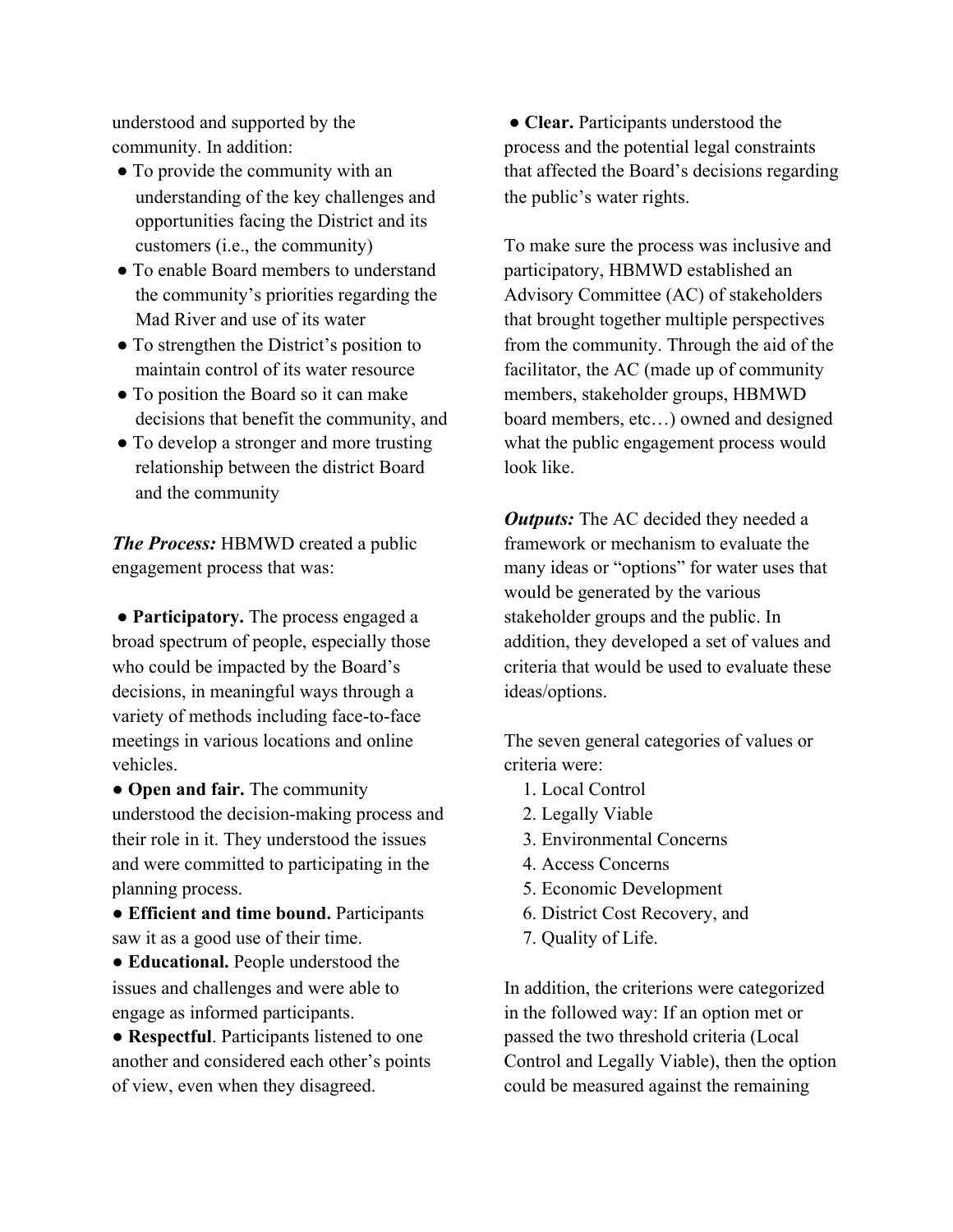five criterions. Specifically, the threshold criteria became:

- Local Control: The option must allow the HBMWD to protect, maintain, and determine uses of the existing water rights, and
- Legally Viable: The option must implement actions that are currently legal, or if they require permits, variances or changes to law those are likely to be obtained.

The process produced two documents which served as the foundation for AC and the HBMWD Board's decision-making process:

- 1. Framework for Evaluating Water Resource Planning Options
- 2. Guidance for Applying the Framework

*Outcomes:* As a result of the process, the AC 1) created detailed descriptions of the options to be explored as well as a framework for evaluating them, 2) provided public outreach and education on the water crisis through public meetings and "Water Workshops" in three major cities, and 3) executed an extensive media outreach campaign using television, radio, the internet and print media to engage the public in the process.

*Lessons Learned:* Don't underestimate the voice of the community to stop a project/policy due to lack of community input. When making decisions, all voices/stakeholders should be brought to the table and given valuable consideration in the decision-making process.

 Allow the organization to take ownership of and play a vital role in developing the

engagement process. Having the process be conducted by the stakeholders in the community rather than an outsider is important. Mary Gelinas made sure this was the case and emphasized the importance of this aspect to the success of the process outcomes. She found that:

*Innovative processes must be custom designed to fit the situation at hand. Still, there are principles, concepts, and components from WRP that can be used as a model for other jurisdictions to tackle a variety of public policy issues. For example, the Humboldt County Economic Development Team adopted many elements of the WRP process in 2012-2013 to update their Comprehensive Economic Development Strategy. It effectively engaged over 450 citizen leaders, formed 18 Citizen Action Teams to generate ideas, and an Industry Leader Council to evaluate solutions to economic challenges. The results were broadly supported--and implemented--economic development strategy. This process was custom-designed, and followed an explicit and agreed-upon set of process principles. Elements from WRP were also incorporated into the Strategic Planning Process of the Humboldt Bay Harbor, Recreation, and Conservation District and the Southern Humboldt Community Healthcare District." -Mary Gelinas, "Humboldt Bay Municipal Water District" Participedia Case*

While there are multiple aspects that must be considered when analyzing the effects of policy, including cost, impact, etc.. do not